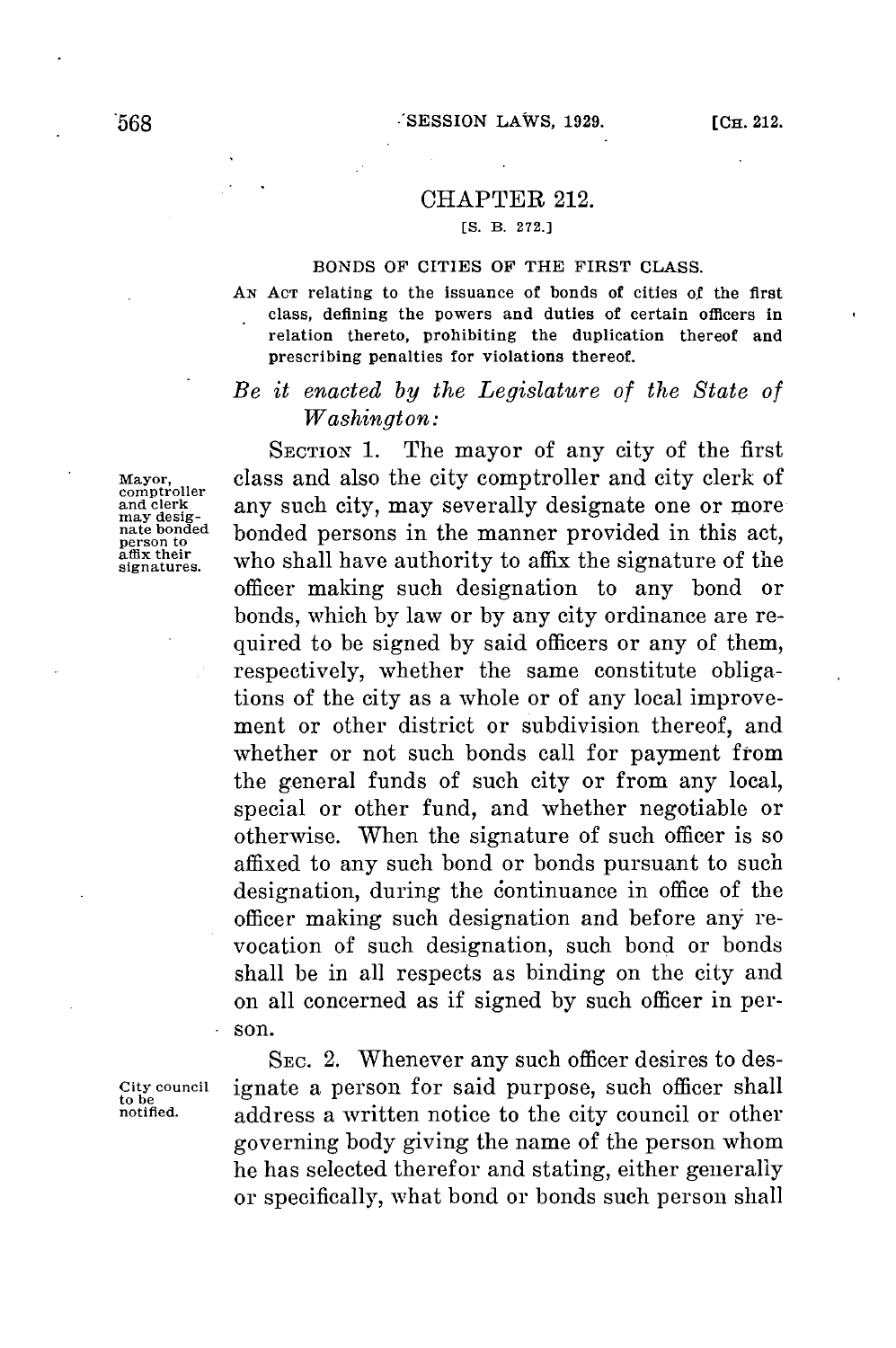have authority to sign. Attached to, or included in,  ${\rm^{Signature}}_{\rm{ion}}$  and  ${\rm^{Sophified}}$ . such notice shall be a written signature of the officer making such designation, executed **by** the person so designated, with the signature of the person so designated underneath preceded **by** the word **"By":** *Provided,* That if so stated and appearing in such notice, the name of such officer for his signature upon any such bond or bonds may be a fac simile reproduction of such officer's own signature impressed by some mechanical process followed by the word **Mechanical "By"** and the original signature of the bonded person so designated **by** such officer. **If** such authority is intended to include authority to sign any bond or bonds bearing an earlier date than the effective date of such notice, such notice shall specify such priordated bond or bonds by reasonable reference. Such notice shall be filed in the office of the city comptroller or city clerk, together with the signatures attached thereto, and shall be recorded in the journal of the city council, or other governing body, and shall be effective from the time of such recording, which recording may be made **by** the official keeping such records at any time after the filing of the same, even during a period of recess or adjournment of the body to which the same is addressed. With such record there shall be a notation of the date of making the same. Any such designation may be revoked **Revocation. by** written notice signed **by** the officer who has made such designation, addressed to the city council, or other governing body, and filed and recorded in like manner and such revocation shall be effective from the time of such recording, but shall not affect the validity of any signature theretofore validly made.

SEC. 3. Any such officer authorizing the affixing Liability of of his signature in the manner provided in this act shall be subject to the same liability, personally and on his official bond, for any signature so affixed, to